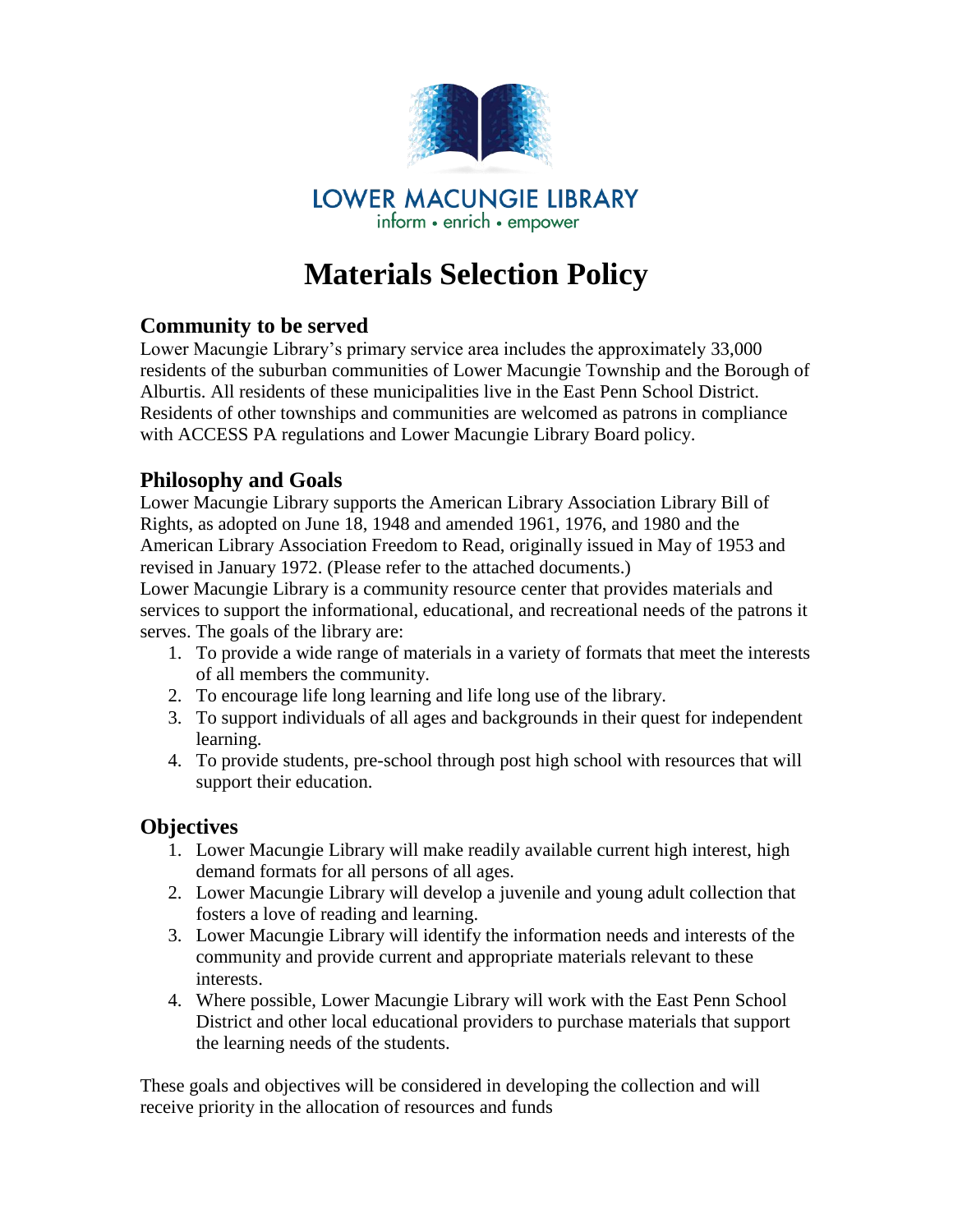## **Responsibility**

Prior to the beginning of each fiscal year, the Executive Director will determine how funds will be allocated among the library collections. These collections include adult and juvenile books, adult and juvenile reference, adult and juvenile periodicals (paper and digital), adult and juvenile AV, including audio CDs, DVDs, music CDs, databases, and e-books and e-audio. Other formats will be considered based on demand, feasibility, cost and availability of funds.

Circulation records, counts of reference questions and in-house use of materials, patron requests and an annual review of the collection by the director will be guidelines in the director's decision regarding allocation of funds.

The responsibility for the selection of materials rests with the library staff selected for collection development. Staff will recommend the purchase of materials that support the goals and objectives of Lower Macungie Library, adhere to accepted professional practices, and comply with the guidelines listed below. The Executive Director will place the materials orders following the purchase order procedure.

#### **Selection Guidelines**

Main points considered in selection are:

- individual merit of each item
- popular demand
- ullet suitability of material
- $\blacksquare$  existing holdings
- **budget**

Materials will be selected for purchase:

- Based on positive reviews in professional library journals or in other authoritative works in a particular field or
- By actual examination and evaluation of the materials.

Other acceptable methods for selection include:

- Selection of materials due to high demand, such as best sellers, videos, audios, resources that support school projects, books of local interest.
- Selection of materials based on patron request, provided the work requested meets selection criteria.
- Availability in Lehigh Carbon Libraries Consortium

#### **Collection Management**

In most cases titles will be selected and purchased on an individual basis. Exceptions include:

- Standing order plans will be established for materials that need to be updated yearly.
- Continuous order plans will be established to ensure cost effective and timely receipt of high demand materials.
- **Leased books will be utilized to meet the needs for multiple-copy high demand** adult fiction and nonfiction books.

#### **Format**

The library will attempt to have information available in a variety of formats including books, periodicals (paper and digital), audio CDs, music CDs, DVDs, e-books and eaudio. Other formats may be considered based on the above listed criteria. Regardless of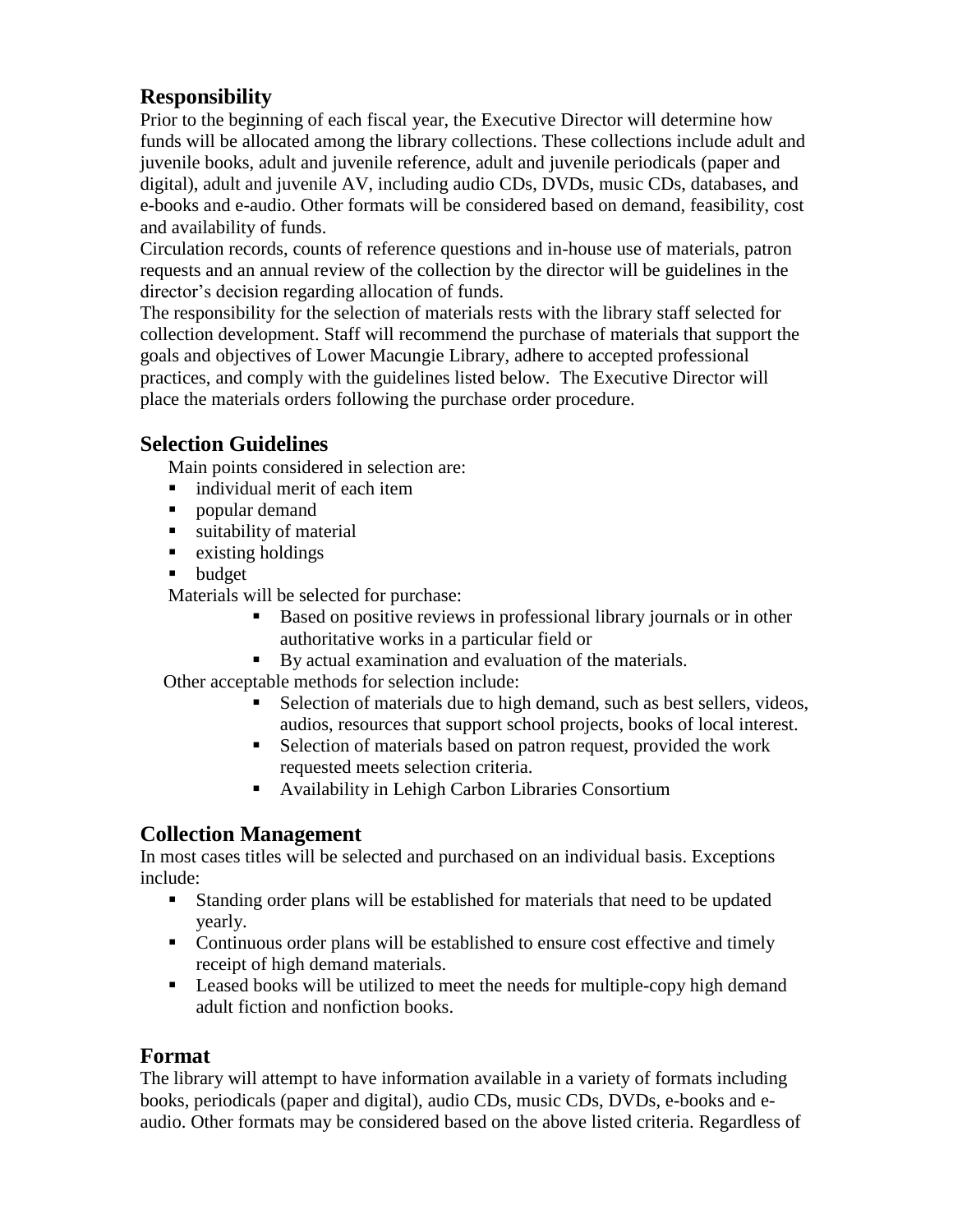an item's popularity, the library may choose not to select it because it does not support the library goals and objectives, because it is not durable enough for extensive use, or because it would require extensive staff to maintain.

- Materials in the English language will be preferred. Materials in other languages will be considered if a demand is evident and resources are available.
- In general, hardbound books will be preferred over paper back books. In the case of juvenile series books, hardbound and paperback will be equally considered and purchases made based on availability.
- Textbooks will not be purchased.

#### **Replacements**

Replacement of lost or damaged materials will be considered based on the following criteria:

- Availability of the item for purchase.
- Coverage the library has on that subject.
- Age of the item. If the item has an old copyright date, the library may choose to replace the title with something more current.
- Demand for material in that subject area. If there is demand for that particular title or for titles in that particular subject area, the library may choose to replace the item.
- Significance of the work in its subject area (authoritative works)

### **Interlibrary Loan**

Interlibrary loan is used to obtain from other libraries those materials that are beyond the scope of the Library's collection, requested by patrons living in Lower Macungie Township and Alburtis Borough.

 In return for utilizing interlibrary loan to satisfy the needs of our patrons, the Lower Macungie Library will make its collection accessible to other libraries and will loan its materials to those libraries through the same interlibrary loan network.

#### **Donations/Gifts/Sponsorships**

Donations of materials will be considered on a case-by-case basis and accepted according to specified guidelines. Once donated, all materials will be considered the property of Lower Macungie Library and will be handled in one of the following ways:

- item may be added to the collection
- $\blacksquare$  item may be stored and held for sale
- $\blacksquare$  item may be donated to another library or organization
- item may be discarded

A receipt will be provided, however by law, library staff cannot set values for donated materials.

Through our Dedicated Gifts Program, monetary gifts may be committed to the purchase of a particular item for dedication to an individual or group, with an inscription placed on the item according to the donor's directions.